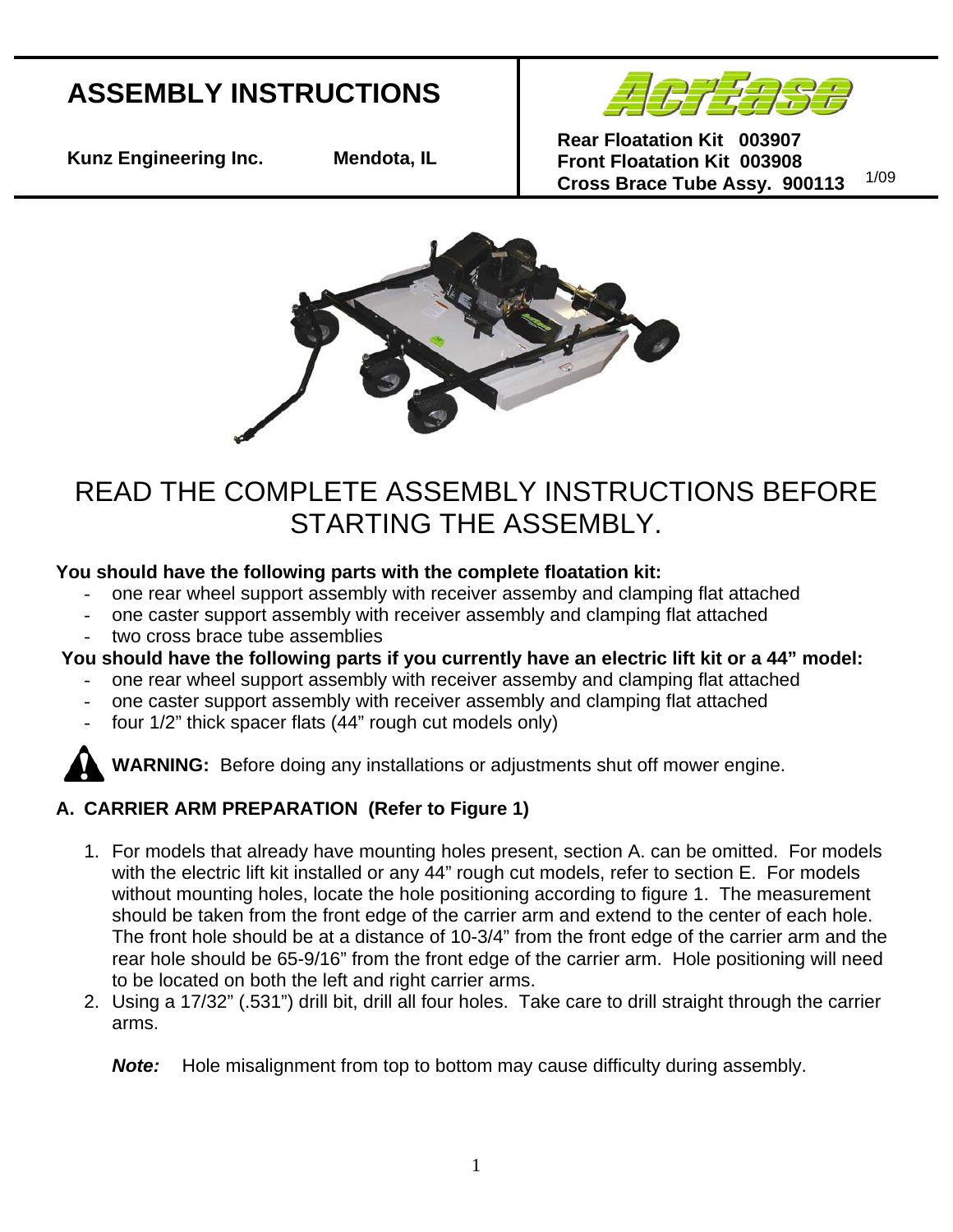

Figure 1. Carrier Arm Hole Location



Figure 2. Assembly of Floatation Kit Parts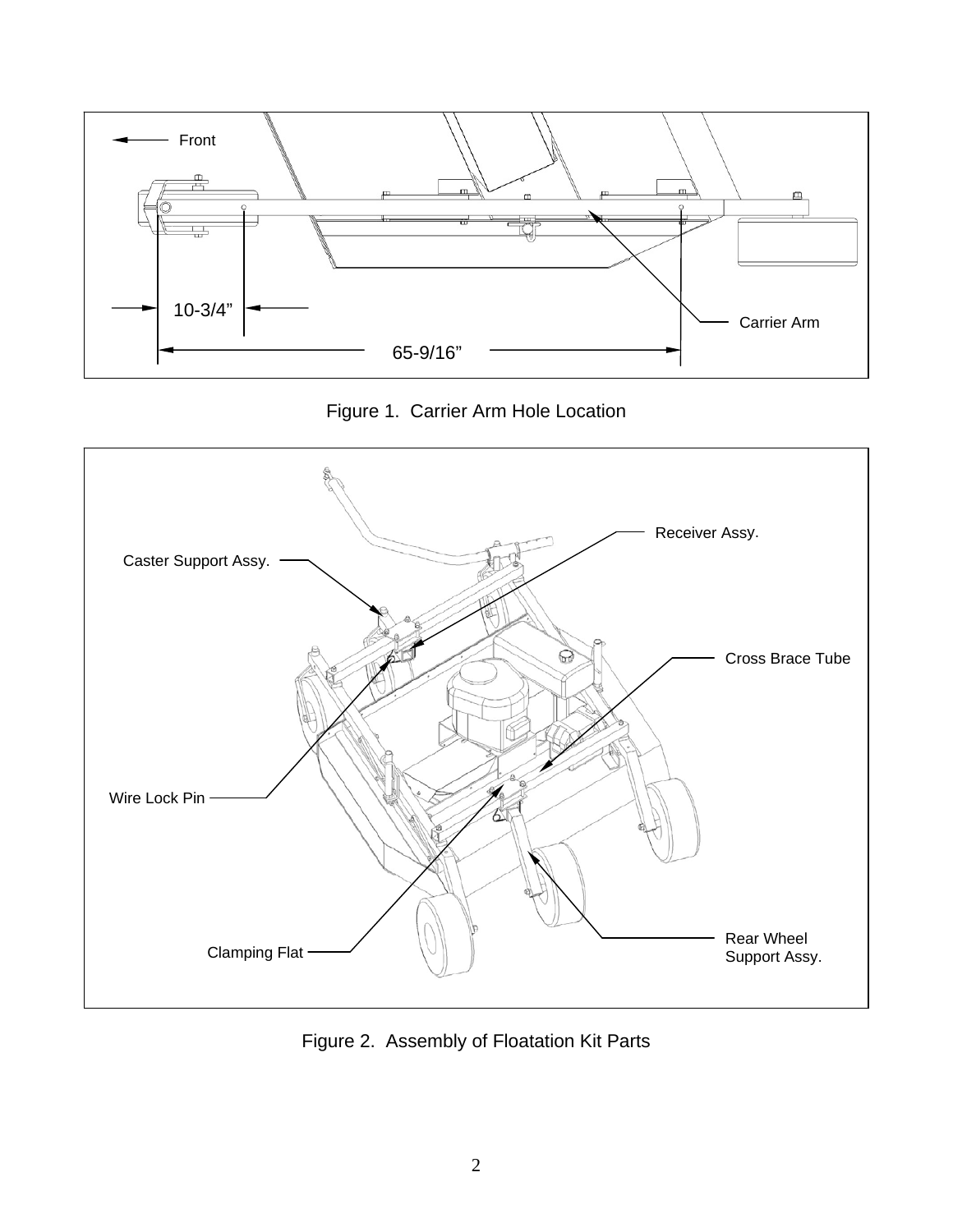### **B. INSTALL CROSS BRACE TUBES (Refer to Figure 2)**

- 1. Remove the 1/2" x 5-1/2" bolts and lock nuts from the ends of both of the cross brace tubes and save for step 2.
- 2. Align the cross brace tubes over the holes that were drilled in section A. For models that already have mounting holes present, use the two holes that are closest to the center of the carrier arm. Place the 1/2" x 5-1/2" bolts through the carrier arm from the bottom up. Place the lock nut on the bolt from the top side. Snug the lock nut up but do not fully tighten. The cross brace tube needs to pivot slightly during height adjustment.

## **C. INSTALL RECEIVER ASSEMBLIES AND CLAMPING FLATS (Refer to Figure 2)**

- 1. Remove the wire lock pin from both of the receiver assemblies and save for section D.
- 2. Remove the caster support assembly and rear wheel support assembly from the receiver assemblies.
- 3. Remove the four 1/2" x 3-1/2" bolts, nuts and lock washers from each receiver assembly and clamping flat.
- 4. Position the receiver assemblies in the desired location on the cross brace tube. Insert the four 1/2" x 3-1/2" bolts from the bottom up and place the clamping flat on the top. Secure the bolts with the lock washer and the nut. Tighten down appropriately to prevent unwanted loosening.
	- *Note:* If the floatation kit is positioned to the same side as the tongue there may be interference. It may be necessary to relocate the tongue and hitch pivot to the opposite side.

#### **D. INSTALL CASTER SUPPORT ASSY. AND REAR WHEEL SUPPORT ASSY. (Refer to Figure 2)**

- 1. Insert the caster support assembly into the front receiver assembly and install the wire lock pin.
- 2. Insert the rear wheel support assembly into the rear receiver assembly and install the wire lock pin.

#### **E. INSTALLATION OF FLOTATION KIT PARTS ON ELECTRIC LIFT KIT MODELS AND 44" ROUGH CUT MODELS (Refer to Figure 3)**

- 1. Remove the wire lock pin from both of the receiver assemblies and save for step 5 and 6.
- 2. Remove the caster support assembly and rear wheel support assembly from the receiver assemblies.
- 3. Remove the four 1/2" x 3-1/2" bolts, nuts and lock washers from each receiver assembly and clamping flat.
	- **Note:** On the 44" models there are four 1/2" thick spacer plates provided. Position these plates between the carrier arms and the upper actuator mounts (also known as cross brace tubes) as shown in Figure 3.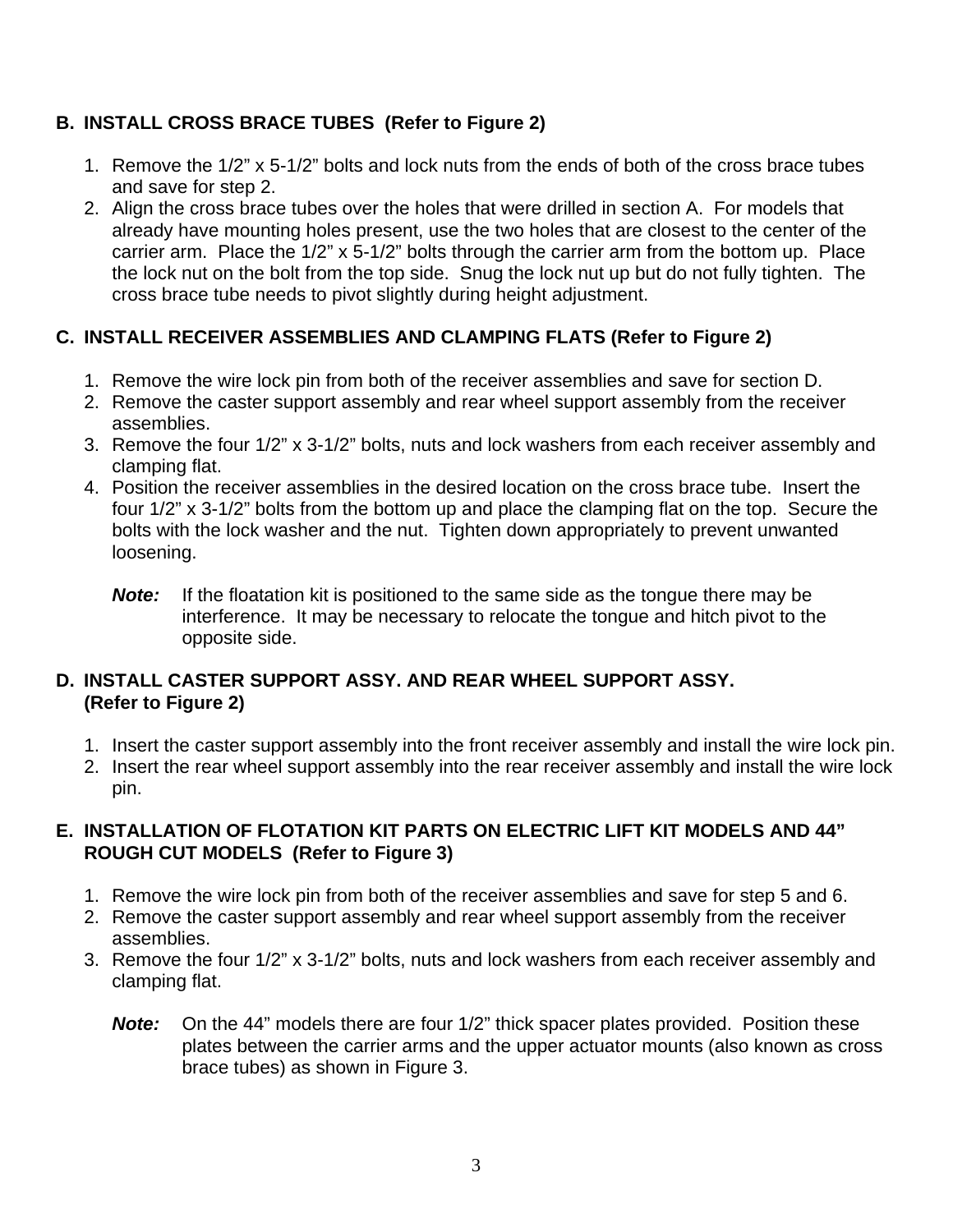- 4. Position the receiver assemblies in the desired location on the upper actuator mount. Insert the four 1/2" x 3-1/2" bolts from the bottom up and place the clamping flat on the top. Secure the bolts with the lock washer and the nut. Tighten down appropriately to prevent unwanted loosening.
	- *Note:* If the floatation kit is positioned to the same side as the tongue there may be interference. It may be necessary to relocate the tongue and hitch pivot to the opposite side.
- 5. Insert the caster support assembly into the front receiver assembly and install the wire lock pin.
- 6. Insert the rear wheel support assembly into the rear receiver assembly and install the wire lock pin.



Figure 3. Assembly of Floatation Kit Parts on Electric Lift Kit Models & 44" Models